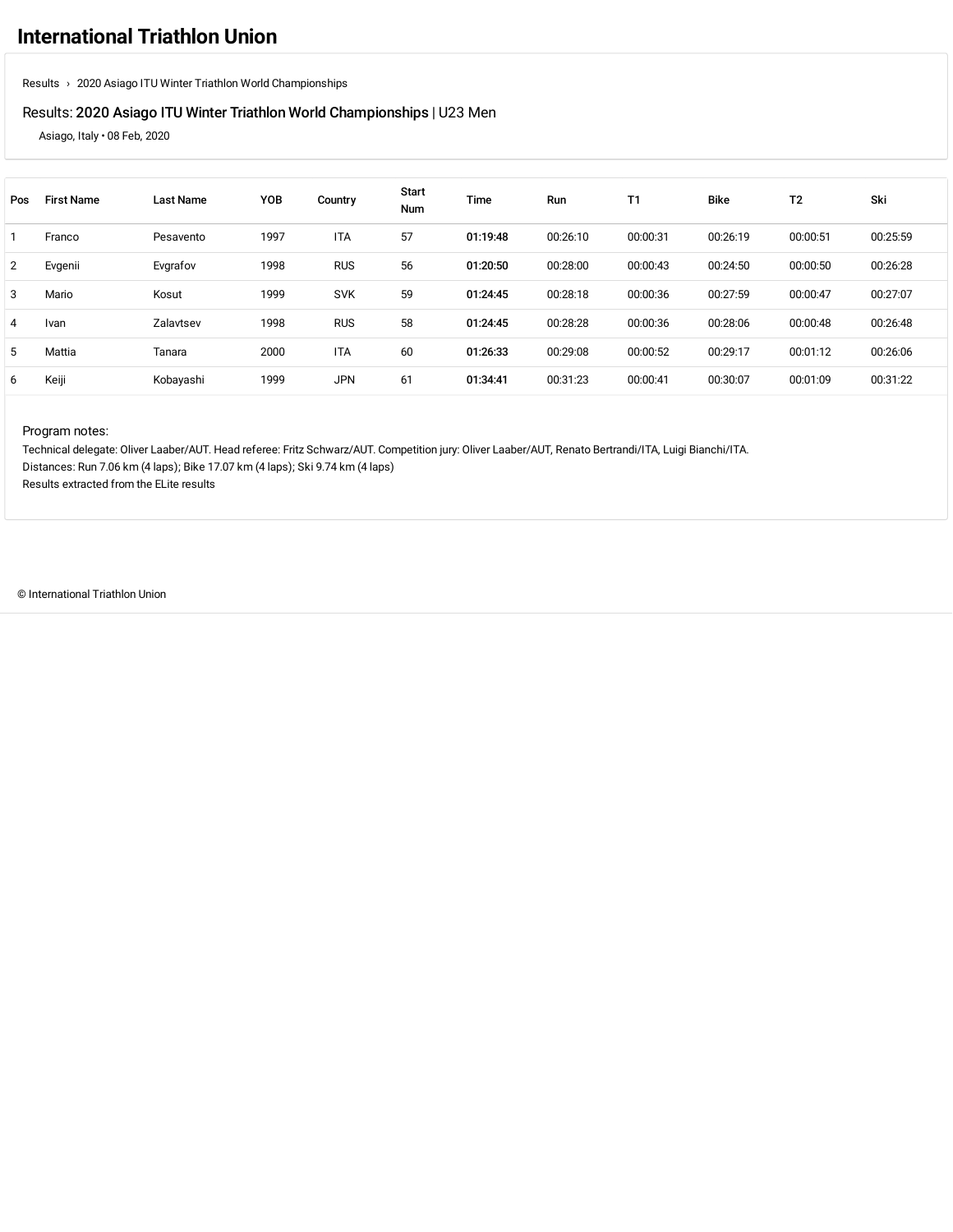#### Results: 2020 Asiago ITU Winter Triathlon World [Championships](https://www.triathlon.org/events/event/2020_asiago_itu_winter_triathlon_world_championships) | Junior Men

Asiago, Italy • 08 Feb, 2020

| Pos            | <b>First Name</b> | <b>Last Name</b> | YOB  | Country    | Start<br><b>Num</b> | Time     | Run      | <b>T1</b> | <b>Bike</b> | T <sub>2</sub> | Ski      |
|----------------|-------------------|------------------|------|------------|---------------------|----------|----------|-----------|-------------|----------------|----------|
|                | Casper            | Rønning          | 2004 | <b>NOR</b> | 73                  | 00:44:18 | 00:13:31 | 00:00:46  | 00:15:35    | 00:01:03       | 00:13:25 |
| $\overline{2}$ | Yaroslav          | Kurilenok        | 2002 | <b>RUS</b> | 75                  | 00:44:56 | 00:14:21 | 00:00:37  | 00:16:14    | 00:00:46       | 00:13:00 |
| 3              | Danila            | Egorov           | 2001 | <b>RUS</b> | 71                  | 00:45:39 | 00:13:57 | 00:00:38  | 00:16:19    | 00:00:54       | 00:13:52 |
| 4              | Vladislav         | Semenov          | 2001 | <b>RUS</b> | 79                  | 00:45:55 | 00:14:51 | 00:00:53  | 00:15:26    | 00:00:54       | 00:13:54 |
| 5              | Egor              | Selivanov        | 2001 | <b>RUS</b> | 76                  | 00:48:14 | 00:14:04 | 00:00:44  | 00:17:22    | 00:00:54       | 00:15:13 |
| 6              | Dominik           | Dupej            | 2004 | <b>SVK</b> | 74                  | 00:52:40 | 00:16:45 | 00:00:49  | 00:17:12    | 00:01:11       | 00:16:45 |
| 7              | Robert            | Judiak           | 2003 | <b>SVK</b> | 78                  | 00:52:59 | 00:15:08 | 00:01:04  | 00:17:29    | 00:01:38       | 00:17:42 |
| 8              | Kjon              | Frenz            | 2002 | GER        | 72                  | 00:56:29 | 00:16:28 | 00:01:00  | 00:19:46    | 00:01:06       | 00:18:10 |

Program notes:

Technical delegate: Oliver Laaber/AUT. Head referee: Fritz Schwarz/AUT. Competition jury: Oliver Laaber/AUT, Renato Bertrandi/ITA, Luigi Bianchi/ITA.

Air tempearture: -6ºC/1ºC

Distances: Run 3.53 km (2 laps); Bike 6.03 km (2 laps); Ski 5.16 km (2 laps).

Athlete #79 Semenov/RUS served a 10 second penalty at T1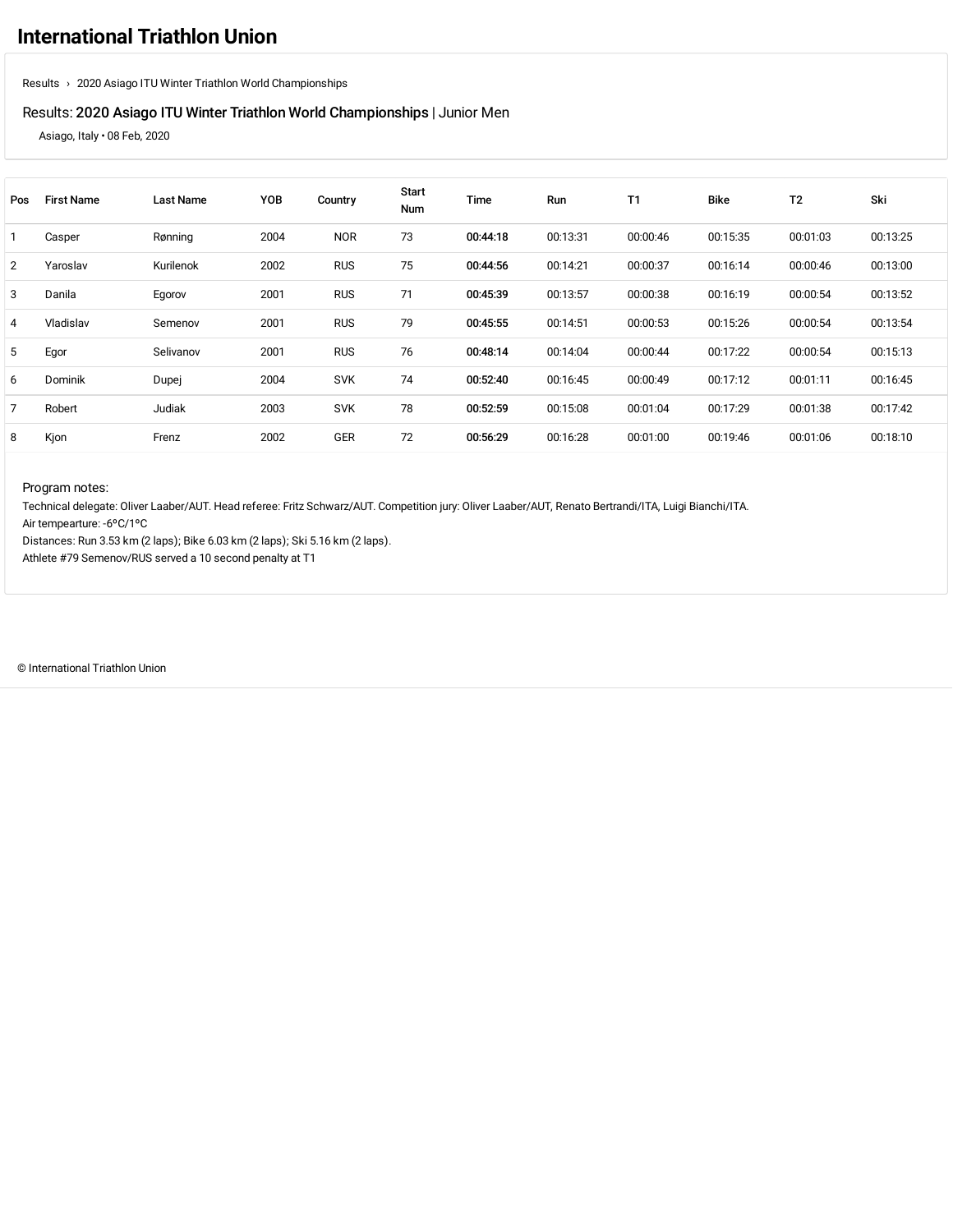### Results: 2020 Asiago ITU Winter Triathlon World [Championships](https://www.triathlon.org/events/event/2020_asiago_itu_winter_triathlon_world_championships) | 2x2 Mixed Relay

Asiago, Italy • 09 Feb, 2020

|             | Pos         | Team                   | Country    | Start<br>Num   | Time     | Leg <sub>1</sub> | Leg <sub>2</sub> | Leg <sub>3</sub> | Leg 4    |
|-------------|-------------|------------------------|------------|----------------|----------|------------------|------------------|------------------|----------|
| ≡- 1        |             | Team I Russia          | <b>RUS</b> | 1              | 01:21:08 | 00:21:58         | 00:18:36         | 00:21:56         | 00:19:20 |
| $\equiv$ 2  |             | Team I Italy           | <b>ITA</b> | $\overline{2}$ | 01:23:49 | 00:23:01         | 00:19:00         | 00:23:01         | 00:18:47 |
| $\equiv$ 3  |             | Team I Czech Republic  | CZE        | 3              | 01:24:15 | 00:23:13         | 00:19:16         | 00:23:20         | 00:18:27 |
| $\equiv$ 4  |             | Team I Slovakia        | <b>SVK</b> | 4              | 01:25:31 | 00:23:23         | 00:20:05         | 00:22:36         | 00:19:27 |
| $\equiv -5$ |             | Team I Romania         | ROU        | 10             | 01:26:00 | 00:23:13         | 00:20:11         | 00:23:14         | 00:19:22 |
| $\equiv$ 6  |             | Team II Austria        | <b>AUT</b> | 9              | 01:28:48 | 00:24:03         | 00:20:05         | 00:24:13         | 00:20:27 |
| $\equiv 7$  |             | Team I Norway          | <b>NOR</b> | 6              | 01:30:58 | 00:26:26         | 00:19:45         | 00:25:31         | 00:19:15 |
| ≡∗          | <b>NC</b>   | Team I Austria         | <b>AUT</b> | 5              | 01:31:21 | 00:24:54         | 00:21:17         | 00:24:43         | 00:20:27 |
| ≡∗          | <b>NC</b>   | Team II Russia         | <b>RUS</b> | $\overline{7}$ | 01:25:50 | 00:23:46         | 00:19:38         | 00:23:32         | 00:18:54 |
|             | $\equiv$ NC | Team II Czech Republic | CZE        | 8              | 01:22:15 | 00:22:29         | 00:18:49         | 00:22:38         | 00:18:17 |

#### Program notes:

Technical delegate: Oliver Laaber/AUT. Head referee: Fritz Schwarz/AUT. Competition jury: Oliver Laaber/AUT, Renato Bertrandi/ITA, Luigi Bianchi/ITA. Air temperature -6º Snow temperature -4º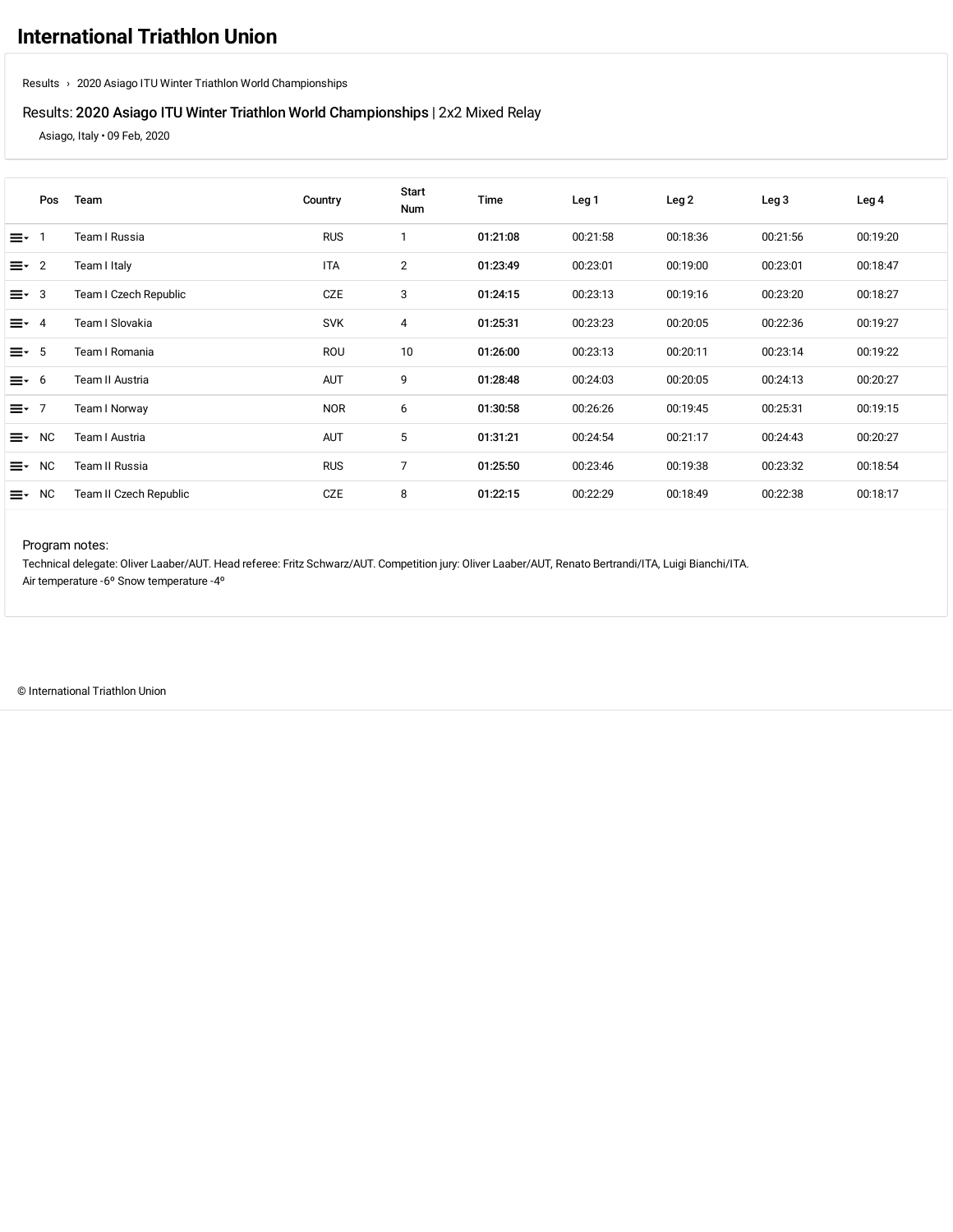# **[International](https://www.triathlon.org/) Triathlon Union**

[Results](https://www.triathlon.org/results/) › 2020 Asiago ITU Winter Triathlon World [Championships](https://www.triathlon.org/results/result/2020_asiago_itu_winter_triathlon_world_championships)

### Results: 2020 Asiago ITU Winter Triathlon World [Championships](https://www.triathlon.org/events/event/2020_asiago_itu_winter_triathlon_world_championships) | 2x2 Mixed Junior Relay

Asiago, Italy • 09 Feb, 2020

|                   | Pos | Team            | Country    | Start<br><b>Num</b> | Time     | Leg <sub>1</sub> | Leg 2    | Leg <sub>3</sub> | Leg 4    |
|-------------------|-----|-----------------|------------|---------------------|----------|------------------|----------|------------------|----------|
| ≕                 |     | Team I Russia   | <b>RUS</b> | 16                  | 01:30:30 | 00:26:45         | 00:20:38 | 00:23:50         | 00:21:17 |
| $\equiv$ $\sim$ 2 |     | Team I Slovakia | <b>SVK</b> | 17                  | 01:34:19 | 00:24:49         | 00:24:11 | 00:22:40         | 00:24:38 |
| '≡∗ు              |     | Team I Italy    | <b>ITA</b> | 15                  | 01:37:55 | 00:27:10         | 00:24:10 | 00:25:42         | 00:22:52 |

Program notes:

Technical delegate: Oliver Laaber/AUT. Head referee: Fritz Schwarz/AUT. Competition jury: Oliver Laaber/AUT, Renato Bertrandi/ITA, Luigi Bianchi/ITA. Air temperature -6º Snow temperature -4º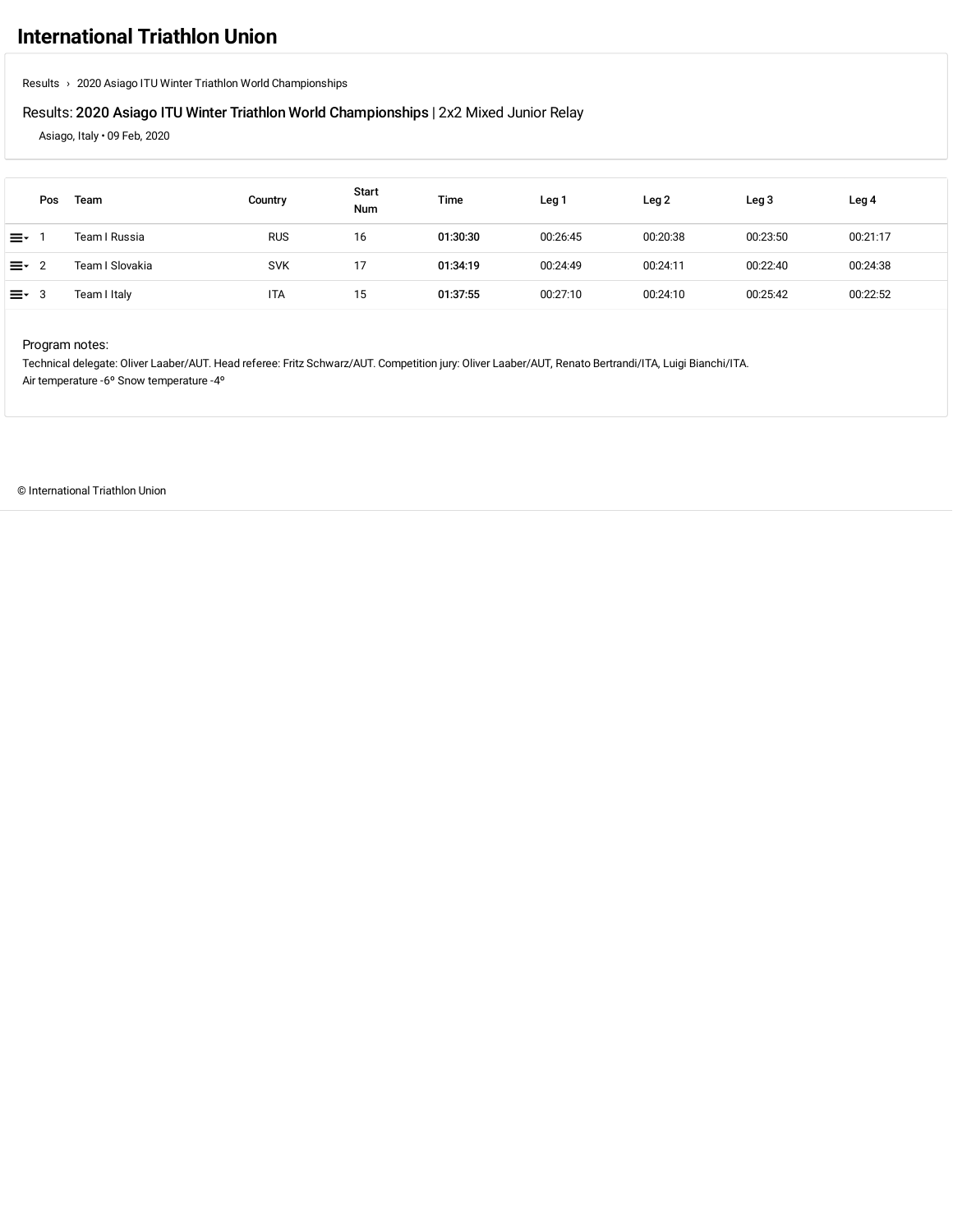### Results: 2020 Asiago ITU Winter Triathlon World [Championships](https://www.triathlon.org/events/event/2020_asiago_itu_winter_triathlon_world_championships) | 35-39 Male AG

Asiago, Italy • 09 Feb, 2020

| Pos | <b>First Name</b> | Last Name    | YOB  | Country    | <b>Start</b><br>Num | Time     | Run      | T1       | <b>Bike</b> | T <sub>2</sub> | Ski      |
|-----|-------------------|--------------|------|------------|---------------------|----------|----------|----------|-------------|----------------|----------|
|     | Tomas             | Jurkovic     | 1983 | <b>SVK</b> | 149                 | 00:43:07 | 00:28:51 | 00:00:00 | 00:00:00    | 11:47:22       | 00:13:25 |
| 2   | Mattia            | Rizzo        | 1985 | <b>ITA</b> | 143                 | 00:48:29 | 00:14:23 | 00:01:20 | 00:14:07    | 00:01:02       | 00:17:37 |
| 3   | Davide            | Sossella     | 1981 | <b>ITA</b> | 144                 | 00:48:35 | 00:15:33 | 00:00:45 | 00:15:41    | 00:01:06       | 00:15:32 |
| 4   | Paolo             | Maltauro     | 1985 | <b>ITA</b> | 138                 | 00:48:36 | 00:15:42 | 00:00:39 | 00:15:00    | 00:01:10       | 00:16:06 |
| 5   | Ivan              | Mattolin     | 1983 | <b>ITA</b> | 139                 | 00:50:36 | 00:16:39 | 00:00:35 | 00:16:15    | 00:01:36       | 00:15:34 |
| 6   | Daniele           | Michelet     | 1981 | ITA        | 140                 | 00:51:19 | 00:16:09 | 00:00:50 | 00:15:22    | 00:01:48       | 00:17:12 |
| 7   | Martin            | Hikanik      | 1985 | <b>SVK</b> | 146                 | 00:51:42 | 00:16:58 | 00:00:42 | 00:16:56    | 00:01:12       | 00:15:56 |
| 8   | Daniele           | Cattani      | 1984 | <b>ITA</b> | 137                 | 00:53:18 | 00:14:25 | 00:01:07 | 00:15:45    | 00:01:12       | 00:20:52 |
| 9   | Alessio           | Morellato    | 1981 | <b>ITA</b> | 141                 | 00:56:17 | 00:13:35 | 00:01:21 | 00:18:51    | 00:01:44       | 00:20:47 |
| 10  | Alessandro        | Orsato       | 1981 | <b>ITA</b> | 142                 | 01:01:01 | 00:17:22 | 00:00:40 | 00:19:59    | 00:01:30       | 00:21:32 |
| 11  | Khaled            | El Shobokshy | 1985 | EGY        | 147                 | 01:30:37 | 00:20:37 | 00:00:55 | 00:25:55    | 00:02:37       | 00:40:36 |

#### Program notes:

Technical delegate: Oliver Laaber/AUT. Head referee: Laura Patti/ITA. Competition jury: Oliver Laaber/AUT, Renato Bertrandi/ITA, Luigi Bianchi/ITA. Distances: Run 3.63 km (2 laps); Bike 6.08 km (2 laps); Ski 4.87 km (2 laps) Air temperature 0ºC Snow temperature -1ºC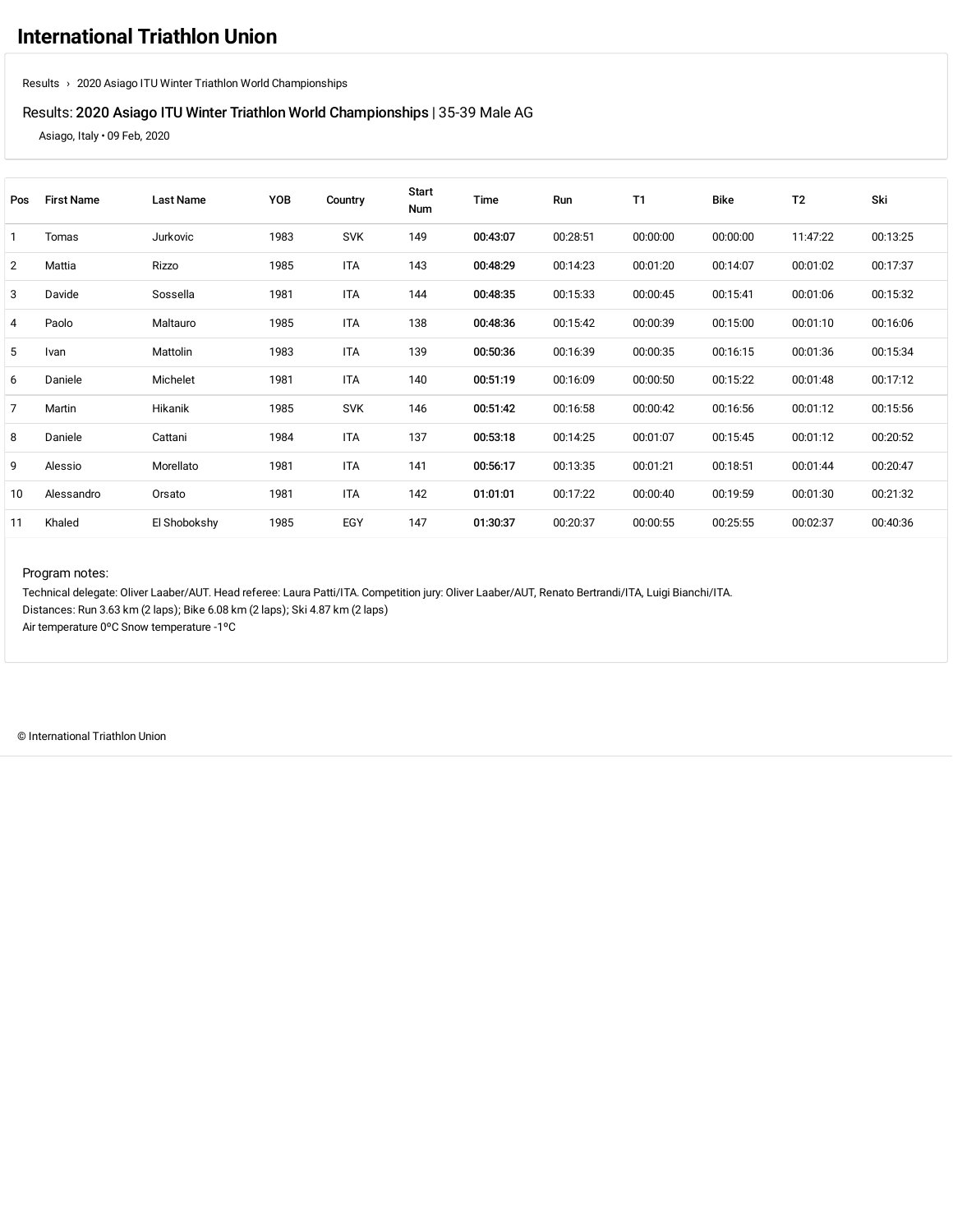## Results: 2020 Asiago ITU Winter Triathlon World [Championships](https://www.triathlon.org/events/event/2020_asiago_itu_winter_triathlon_world_championships) | 45-49 Male AG

Asiago, Italy • 09 Feb, 2020

| Pos | <b>First Name</b> | <b>Last Name</b> | YOB  | Country    | <b>Start</b><br>Num | Time     | Run      | T1       | Bike     | T <sub>2</sub> | Ski      |
|-----|-------------------|------------------|------|------------|---------------------|----------|----------|----------|----------|----------------|----------|
| 1   | Guido             | Ricca            | 1972 | ITA        | 181                 | 00:45:49 | 00:14:48 | 00:01:12 | 00:14:30 | 00:00:58       | 00:14:23 |
| 2   | Luca              | Alladio          | 1972 | ITA        | 164                 | 00:46:12 | 00:15:37 | 00:00:47 | 00:14:28 | 00:01:07       | 00:14:14 |
| 3   | Slavomir          | Praj             | 1974 | <b>SVK</b> | 192                 | 00:46:35 | 00:15:02 | 00:01:00 | 00:15:27 | 00:01:07       | 00:14:01 |
| 4   | Aleksei           | Ponomarev        | 1974 | <b>RUS</b> | 189                 | 00:47:01 | 00:14:13 | 00:00:52 | 00:16:27 | 00:00:45       | 00:14:47 |
| 5   | Francesco         | Tanara           | 1973 | ITA        | 184                 | 00:47:35 | 00:15:20 | 00:00:41 | 00:16:10 | 00:01:27       | 00:13:58 |
| 6   | Danilo            | Ciscato          | 1974 | ITA        | 172                 | 00:48:03 | 00:14:48 | 00:01:07 | 00:15:45 | 00:01:22       | 00:15:03 |
| 7   | Sulo              | Mannine          | 1975 | <b>EST</b> | 194                 | 00:48:31 | 00:15:40 | 00:00:58 | 00:16:22 | 00:01:00       | 00:14:33 |
| 8   | Alessandro        | Bertolini        | 1971 | ITA        | 167                 | 00:48:36 | 00:16:16 | 00:01:13 | 00:14:31 | 00:01:25       | 00:15:12 |
| 9   | Stefano           | Ferrari          | 1972 | <b>ITA</b> | 175                 | 00:48:50 | 00:15:52 | 00:00:36 | 00:16:11 | 00:01:16       | 00:14:56 |
| 10  | Terje             | Jacobsen         | 1971 | <b>NOR</b> | 188                 | 00:50:08 | 00:16:28 | 00:00:59 | 00:16:33 | 00:01:11       | 00:14:58 |
| 11  | Giuliano          | Giacomelli       | 1972 | ITA        | 177                 | 00:50:28 | 00:15:57 | 00:01:01 | 00:15:09 | 00:01:32       | 00:16:51 |
| 12  | Olivier           | Henz             | 1971 | <b>BEL</b> | 193                 | 00:50:53 | 00:17:53 | 00:00:37 | 00:15:56 | 00:01:31       | 00:14:58 |
| 13  | Francesco         | Foggiato         | 1971 | <b>ITA</b> | 176                 | 00:51:20 | 00:15:54 | 00:01:04 | 00:16:00 | 00:01:36       | 00:16:49 |
| 14  | Sergei            | Verkhovtsev      | 1975 | <b>RUS</b> | 191                 | 00:51:50 | 00:17:04 | 00:01:07 | 00:16:35 | 00:01:58       | 00:15:07 |
| 15  | Takamitsu         | Iwabuchi         | 1971 | <b>JPN</b> | 186                 | 00:52:04 | 00:17:27 | 00:00:39 | 00:17:09 | 00:01:39       | 00:15:11 |
| 16  | Werner            | Broz             | 1971 | ITA        | 168                 | 00:52:51 | 00:15:33 | 00:00:53 | 00:15:22 | 00:02:02       | 00:19:03 |
| 17  | Dimitri           | Rossato          | 1971 | ITA        | 183                 | 00:53:20 | 00:18:28 | 00:00:38 | 00:17:29 | 00:01:21       | 00:15:26 |
| 18  | Davide            | Costanzi         | 1972 | ITA        | 173                 | 00:54:31 | 00:17:57 | 00:00:41 | 00:17:16 | 00:01:27       | 00:17:12 |
| 19  | Aleksandr         | Vasilev          | 1975 | <b>RUS</b> | 190                 | 00:56:08 | 00:17:20 | 00:01:13 | 00:17:37 | 00:01:37       | 00:18:22 |
| 20  | Fabio             | Panozzo          | 1971 | ITA        | 180                 | 00:56:10 | 00:16:05 | 00:00:46 | 00:17:57 | 00:02:30       | 00:18:54 |
| 21  | Giacomo           | Carroli          | 1972 | <b>ITA</b> | 171                 | 00:59:11 | 00:17:13 | 00:00:33 | 00:18:10 | 00:01:52       | 00:21:25 |
| 22  | Massimiliano      | Dezi             | 1972 | ITA        | 174                 | 00:59:30 | 00:18:46 | 00:01:08 | 00:20:53 | 00:02:07       | 00:16:38 |
| 23  | Alessandro        | Zanotti          | 1975 | ITA        | 185                 | 00:59:41 | 00:17:56 | 00:01:48 | 00:19:18 | 00:02:20       | 00:18:21 |
| 24  | Maurizio          | Ammirata         | 1972 | ITA        | 165                 | 01:02:37 | 00:18:23 | 00:00:55 | 00:21:03 | 00:02:02       | 00:20:14 |
| 25  | Michele           | Baldon           | 1971 | ITA        | 166                 | 01:07:39 | 00:18:55 | 00:00:43 | 00:18:26 | 00:02:00       | 00:27:37 |
| 26  | Gabriele          | Pacchiega        | 1975 | ITA        | 179                 | 01:09:35 | 00:19:06 | 00:00:49 | 00:17:14 | 00:02:03       | 00:30:25 |
| 27  | Andrea            | Marinello        | 1972 | ITA        | 178                 | 01:14:15 | 00:21:25 | 00:01:56 | 00:21:37 | 00:01:09       | 00:28:08 |
| 28  | Pier Luigi        | Righetti         | 1971 | ITA        | 182                 | 01:14:30 | 00:21:28 | 00:00:43 | 00:21:41 | 00:02:15       | 00:28:24 |
| 29  | Federico          | Cal              | 1975 | ITA        | 170                 | 01:17:36 | 00:22:41 | 00:01:25 | 00:26:04 | 00:01:13       | 00:26:13 |
| 30  | Niccolo           | Bruni            | 1973 | ITA        | 169                 | 01:19:25 | 00:21:56 | 00:00:42 | 00:23:26 | 00:02:04       | 00:31:19 |
| 31  | Makoto            | Karaki           | 1974 | <b>JPN</b> | 187                 | 01:20:05 | 00:17:55 | 00:02:11 | 00:18:18 | 00:02:24       | 00:39:19 |
| 32  | Marek             | Tammemäe         | 1975 | <b>EST</b> | 196                 | 01:21:14 | 00:23:45 | 00:01:09 | 00:25:27 | 00:03:31       | 00:27:23 |
| 33  | Kalmer            | Taba             | 1974 | <b>EST</b> | 195                 | 01:32:38 | 00:27:16 | 00:01:46 | 00:27:42 | 00:03:51       | 00:32:05 |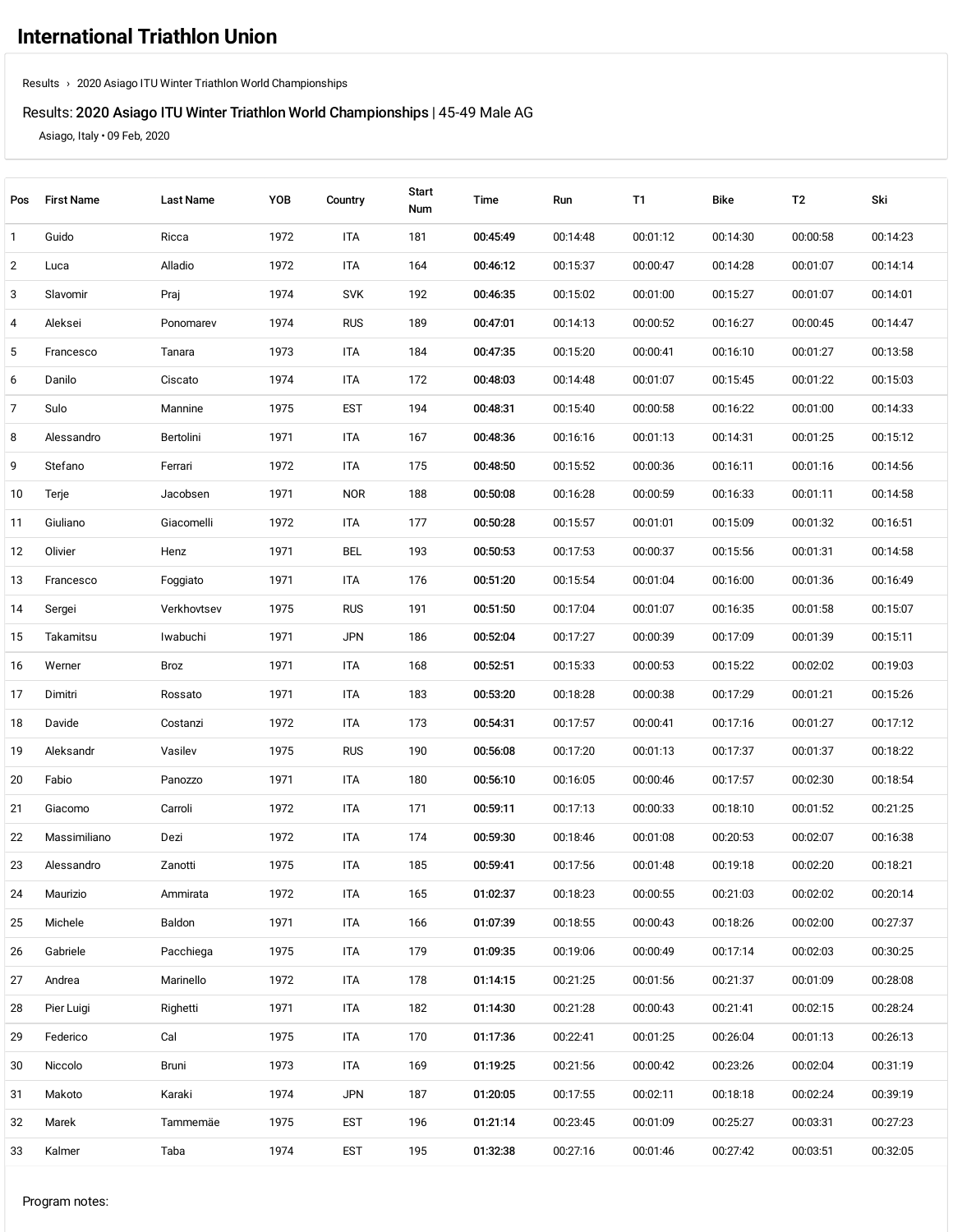Technical delegate: Oliver Laaber/AUT. Head referee: Laura Patti/ITA. Competition jury: Oliver Laaber/AUT, Renato Bertrandi/ITA, Luigi Bianchi/ITA. Distances: Run 3.63 km (2 laps); Bike 6.08 km (2 laps); Ski 4.87 km (2 laps) Air temperature 0ºC Snow temperature -1ºC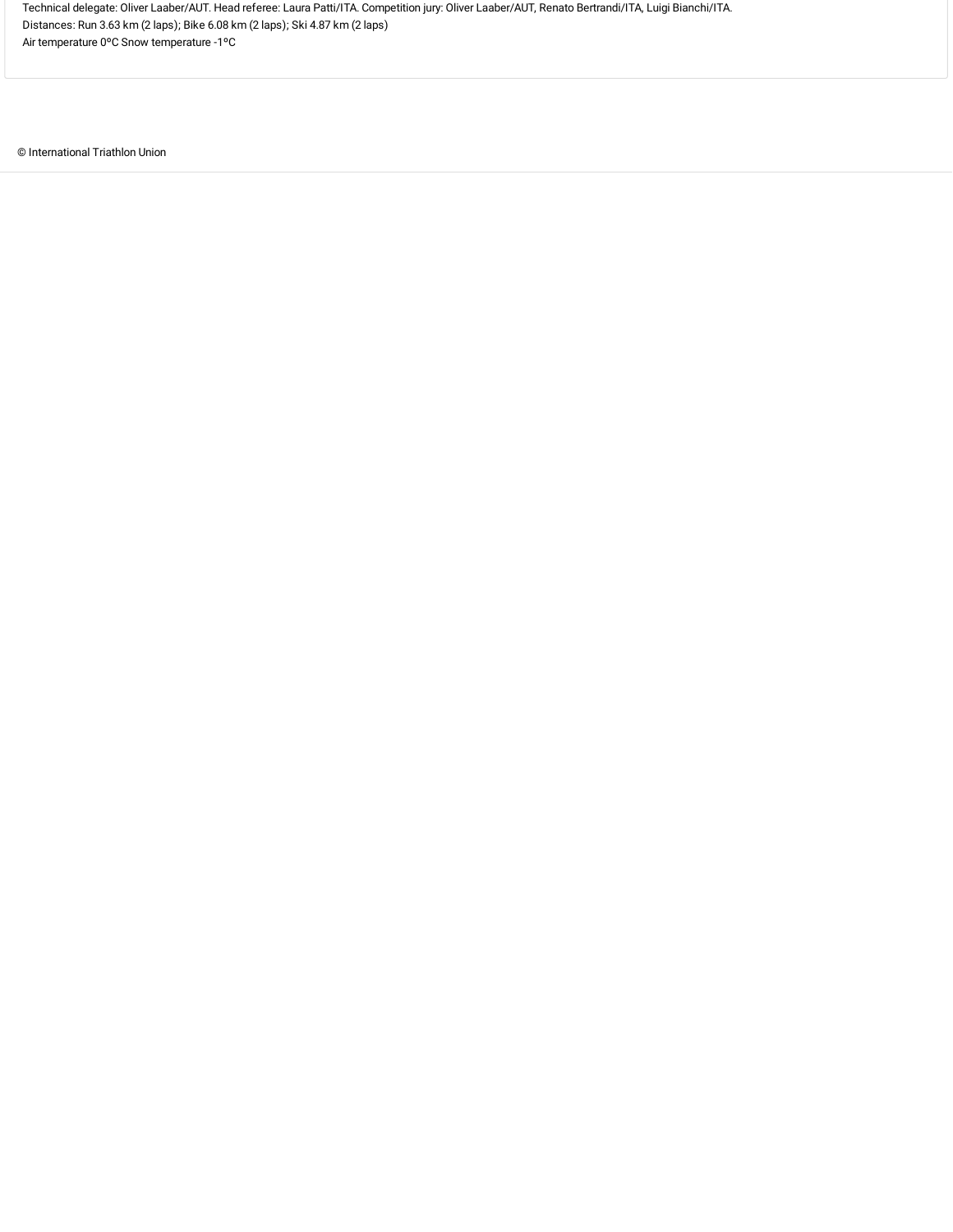### Results: 2020 Asiago ITU Winter Triathlon World [Championships](https://www.triathlon.org/events/event/2020_asiago_itu_winter_triathlon_world_championships) | 45-49 Female AG

Asiago, Italy • 09 Feb, 2020

| Pos | <b>First Name</b> | <b>Last Name</b> | YOB  | Country    | Start<br>Num | Time     | Run      | T1       | <b>Bike</b> | T <sub>2</sub> | Ski      |
|-----|-------------------|------------------|------|------------|--------------|----------|----------|----------|-------------|----------------|----------|
|     | Martina           | Donner           | 1975 | <b>AUT</b> | 367          | 00:53:27 | 00:17:56 | 00:00:48 | 00:17:47    | 00:01:05       | 00:15:52 |
| 2   | Pamela            | Schiavini        | 1974 | <b>ITA</b> | 363          | 00:58:27 | 00:18:58 | 00:00:55 | 00:18:46    | 00:01:55       | 00:17:53 |
| 3   | Gabi              | Schmid           | 1972 | GER        | 369          | 00:59:07 | 00:19:23 | 00:00:37 | 00:20:04    | 00:01:01       | 00:18:04 |
| 4   | Alena             | Drahosova        | 1973 | <b>SVK</b> | 365          | 01:01:52 | 00:19:10 | 00:01:10 | 00:20:48    | 00:01:35       | 00:19:11 |
| 5   | Patrizia          | Dorsi            | 1973 | <b>ITA</b> | 361          | 01:03:07 | 00:19:08 | 00:00:56 | 00:18:25    | 00:01:17       | 00:23:23 |
| 6   | Conny             | Dauben           | 1975 | GER        | 368          | 01:03:15 | 00:18:57 | 00:00:49 | 00:20:21    | 00:01:28       | 00:21:42 |
| 7   | Nicola            | Don-Wider        | 1973 | GBR        | 370          | 01:07:28 | 00:20:19 | 00:00:52 | 00:22:31    | 00:01:17       | 00:22:31 |
| 8   | Valentina         | Descovich        | 1973 | <b>ITA</b> | 360          | 01:07:59 | 00:21:07 | 00:01:00 | 00:22:17    | 00:01:35       | 00:22:02 |
| 9   | Manuela           | Filippi          | 1973 | <b>ITA</b> | 362          | 01:20:29 | 00:24:00 | 00:01:05 | 00:26:40    | 00:02:22       | 00:26:23 |
| 10  | Kaori             | Sato             | 1972 | <b>JPN</b> | 364          | 01:45:33 | 00:26:20 | 00:02:14 | 00:33:38    | 00:02:22       | 00:41:01 |
| 11  | Vanda             | Edmondson        | 1973 | <b>USA</b> | 366          | 02:02:06 | 00:29:27 | 00:01:14 | 00:29:28    | 00:03:08       | 00:58:50 |

#### Program notes:

Technical delegate: Oliver Laaber/AUT. Head referee: Laura Patti/ITA. Competition jury: Oliver Laaber/AUT, Renato Bertrandi/ITA, Luigi Bianchi/ITA. Distances: Run 3.63 km (2 laps); Bike 6.08 km (2 laps); Ski 4.87 km (2 laps) Air temperature 0ºC Snow temperature -1ºC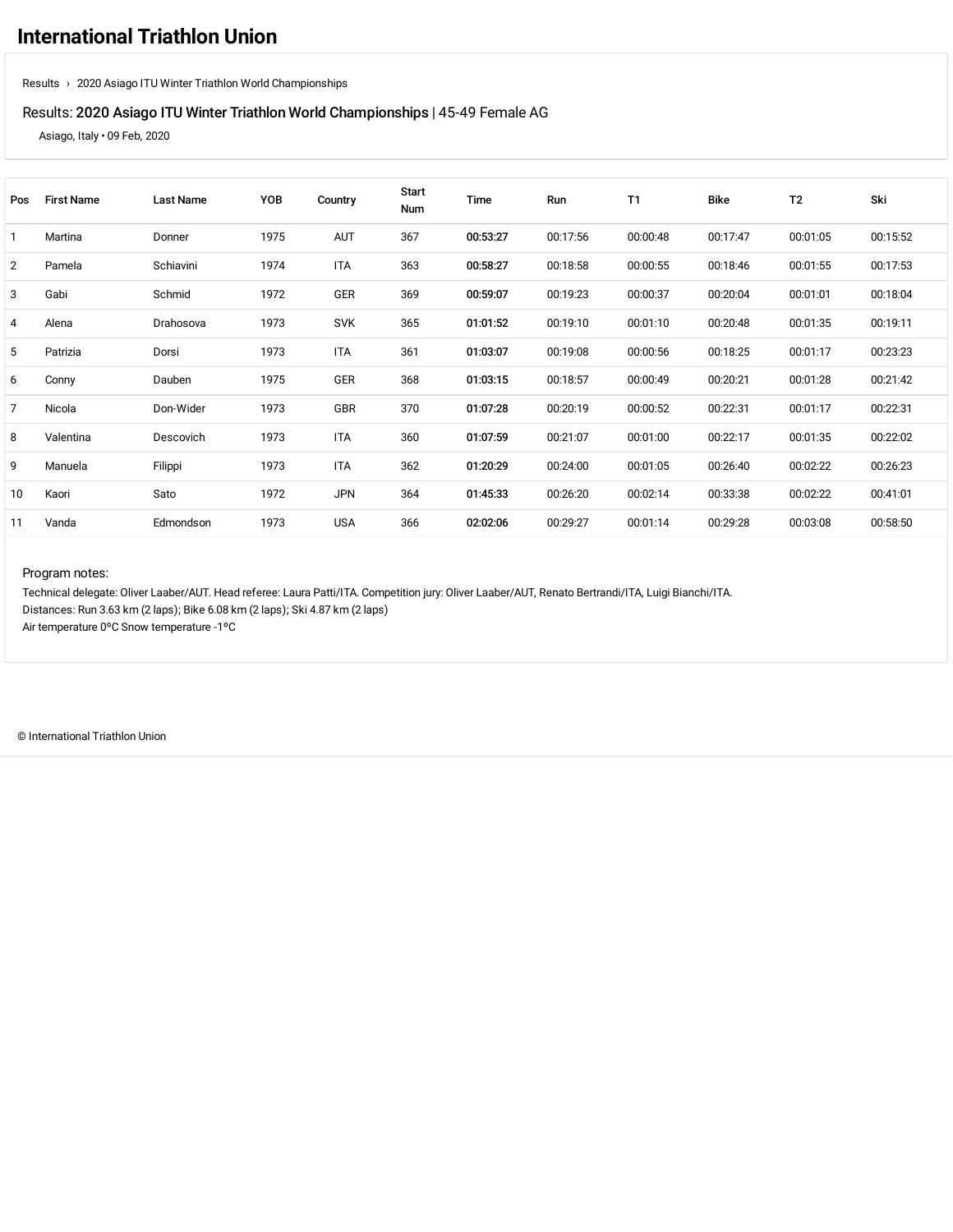# Results: 2020 Asiago ITU Winter Triathlon World [Championships](https://www.triathlon.org/events/event/2020_asiago_itu_winter_triathlon_world_championships) | 50-54 Male AG

Asiago, Italy • 09 Feb, 2020

| Pos            | <b>First Name</b> | <b>Last Name</b> | YOB  | Country    | <b>Start</b><br>Num | Time     | Run      | <b>T1</b> | <b>Bike</b> | T2       | Ski      |
|----------------|-------------------|------------------|------|------------|---------------------|----------|----------|-----------|-------------|----------|----------|
| $\mathbf{1}$   | Roman             | lakubchik        | 1967 | <b>RUS</b> | 226                 | 00:47:32 | 00:15:49 | 00:00:45  | 00:15:32    | 00:00:49 | 00:14:39 |
| $\overline{2}$ | Toni              | Barp             | 1968 | ITA        | 202                 | 00:48:39 | 00:17:01 | 00:00:54  | 00:15:34    | 00:01:10 | 00:14:02 |
| 3              | Arnaud            | Selukov          | 1969 | FRA        | 231                 | 00:49:05 | 00:14:48 | 00:01:04  | 00:16:33    | 00:01:21 | 00:15:21 |
| 4              | Albert            | Hinterstoisser   | 1970 | GER        | 234                 | 00:50:16 | 00:15:51 | 00:00:54  | 00:16:34    | 00:02:03 | 00:14:57 |
| 5              | Giovanni          | Bertagnin        | 1968 | ITA        | 203                 | 00:50:22 | 00:16:02 | 00:00:31  | 00:16:41    | 00:01:05 | 00:16:04 |
| 6              | Leon              | Gajser           | 1970 | <b>SLO</b> | 227                 | 00:51:10 | 00:16:04 | 00:00:58  | 00:16:36    | 00:01:36 | 00:15:58 |
| 7              | Markus            | Denz             | 1970 | GER        | 232                 | 00:51:15 | 00:16:31 | 00:00:53  | 00:17:10    | 00:01:14 | 00:15:28 |
| 8              | Peter             | Sitarik          | 1968 | <b>SVK</b> | 228                 | 00:51:22 | 00:17:43 | 00:01:00  | 00:16:41    | 00:01:14 | 00:14:46 |
| 9              | Marco             | Gallesio         | 1970 | ITA        | 210                 | 00:51:44 | 00:16:30 | 00:00:32  | 00:16:48    | 00:01:06 | 00:16:50 |
| 10             | Marek             | Antoniak         | 1968 | <b>EST</b> | 230                 | 00:51:48 | 00:17:50 | 00:01:16  | 00:15:56    | 00:01:11 | 00:15:36 |
| 11             | Fabio             | Zinato           | 1970 | ITA        | 221                 | 00:51:49 | 00:15:51 | 00:00:36  | 00:16:34    | 00:01:29 | 00:17:21 |
| 12             | Flavio            | Gobbo            | 1968 | ITA        | 211                 | 00:53:12 | 00:17:10 | 00:00:46  | 00:16:59    | 00:01:33 | 00:16:45 |
| 13             | Eiichi            | Wakai            | 1968 | <b>JPN</b> | 225                 | 00:53:21 | 00:17:35 | 00:00:42  | 00:18:03    | 00:01:36 | 00:15:25 |
| 14             | Christian         | Otto             | 1968 | <b>USA</b> | 229                 | 00:53:44 | 00:17:55 | 00:00:59  | 00:17:12    | 00:01:18 | 00:16:22 |
| 15             | Carsten           | Eggeling         | 1968 | GER        | 233                 | 00:54:16 | 00:18:04 | 00:00:55  | 00:16:56    | 00:01:43 | 00:16:39 |
| 16             | Alessandro        | Lucchini         | 1966 | ITA        | 213                 | 00:54:21 | 00:16:09 | 00:01:07  | 00:18:09    | 00:02:10 | 00:16:48 |
| 17             | Angelo            | Moretti          | 1966 | ITA        | 216                 | 00:55:04 | 00:18:16 | 00:01:03  | 00:18:12    | 00:01:37 | 00:15:57 |
| 18             | Stefano           | Bettini          | 1970 | ITA        | 204                 | 00:55:52 | 00:18:21 | 00:00:51  | 00:16:40    | 00:01:32 | 00:18:30 |
| 19             | Alberto           | Quarello         | 1969 | ITA        | 218                 | 00:56:26 | 00:19:19 | 00:01:06  | 00:17:23    | 00:01:43 | 00:16:57 |
| 20             | Enrico            | Casalatina       | 1968 | ITA        | 207                 | 00:56:42 | 00:17:23 | 00:01:46  | 00:16:13    | 00:01:44 | 00:19:37 |
| 21             | Luca              | D'Ammora         | 1969 | ITA        | 209                 | 00:57:16 | 00:17:38 | 00:01:06  | 00:18:40    | 00:01:32 | 00:18:22 |
| 22             | Davide            | Bresquar         | 1970 | ITA        | 206                 | 00:57:19 | 00:17:28 | 00:01:03  | 00:17:29    | 00:01:36 | 00:19:44 |
| 23             | Michele           | Marini           | 1969 | <b>ITA</b> | 214                 | 00:57:19 | 00:17:31 | 00:00:37  | 00:18:31    | 00:01:36 | 00:19:05 |
| 24             | Alessio           | Antonelli        | 1966 | <b>ITA</b> | 200                 | 00:57:23 | 00:17:56 | 00:01:21  | 00:17:50    | 00:01:53 | 00:18:26 |
| 25             | Fabio             | Cordioli         | 1968 | ITA        | 208                 | 00:57:41 | 00:18:53 | 00:00:53  | 00:18:06    | 00:02:39 | 00:17:12 |
| 26             | Yoshiaki          | Miura            | 1968 | <b>JPN</b> | 223                 | 00:58:35 | 00:17:59 | 00:00:52  | 00:16:43    | 00:01:39 | 00:21:24 |
| 27             | Wataru            | Kamiharako       | 1968 | <b>JPN</b> | 222                 | 00:58:36 | 00:19:17 | 00:00:41  | 00:19:33    | 00:01:52 | 00:17:14 |
| 28             | Roberto           | Bombardi         | 1966 | ITA        | 205                 | 00:59:27 | 00:17:49 | 00:00:33  | 00:18:16    | 00:01:49 | 00:21:02 |
| 29             | Marco             | Rodolfi          | 1969 | ITA        | 219                 | 01:00:24 | 00:18:32 | 00:00:50  | 00:18:54    | 00:02:06 | 00:20:04 |
| 30             | Masakazu          | Shimizu          | 1970 | <b>JPN</b> | 224                 | 01:00:28 | 00:19:51 | 00:00:59  | 00:18:43    | 00:01:52 | 00:19:05 |
| 31             | Siro              | Pillan           | 1968 | ITA        | 217                 | 01:00:32 | 00:19:16 | 00:00:44  | 00:19:47    | 00:02:10 | 00:18:37 |
| 32             | Mario Simone      | Lonardi          | 1969 | ITA        | 212                 | 01:01:16 | 00:19:34 | 00:00:39  | 00:19:37    | 00:01:31 | 00:19:57 |
| 33             | Marcel            | Derosier         | 1969 | <b>USA</b> | 235                 | 01:03:08 | 00:19:09 | 00:01:19  | 00:19:17    | 00:01:53 | 00:21:33 |
| 34             | Gianni            | Zacchetti        | 1970 | ITA        | 220                 | 01:03:35 | 00:16:46 | 00:00:47  | 00:20:15    | 00:02:27 | 00:23:21 |
| 35             | Franco            | Morello          | 1966 | ITA        | 215                 | 01:10:13 | 00:20:05 | 00:01:33  | 00:21:41    | 00:01:39 | 00:25:17 |